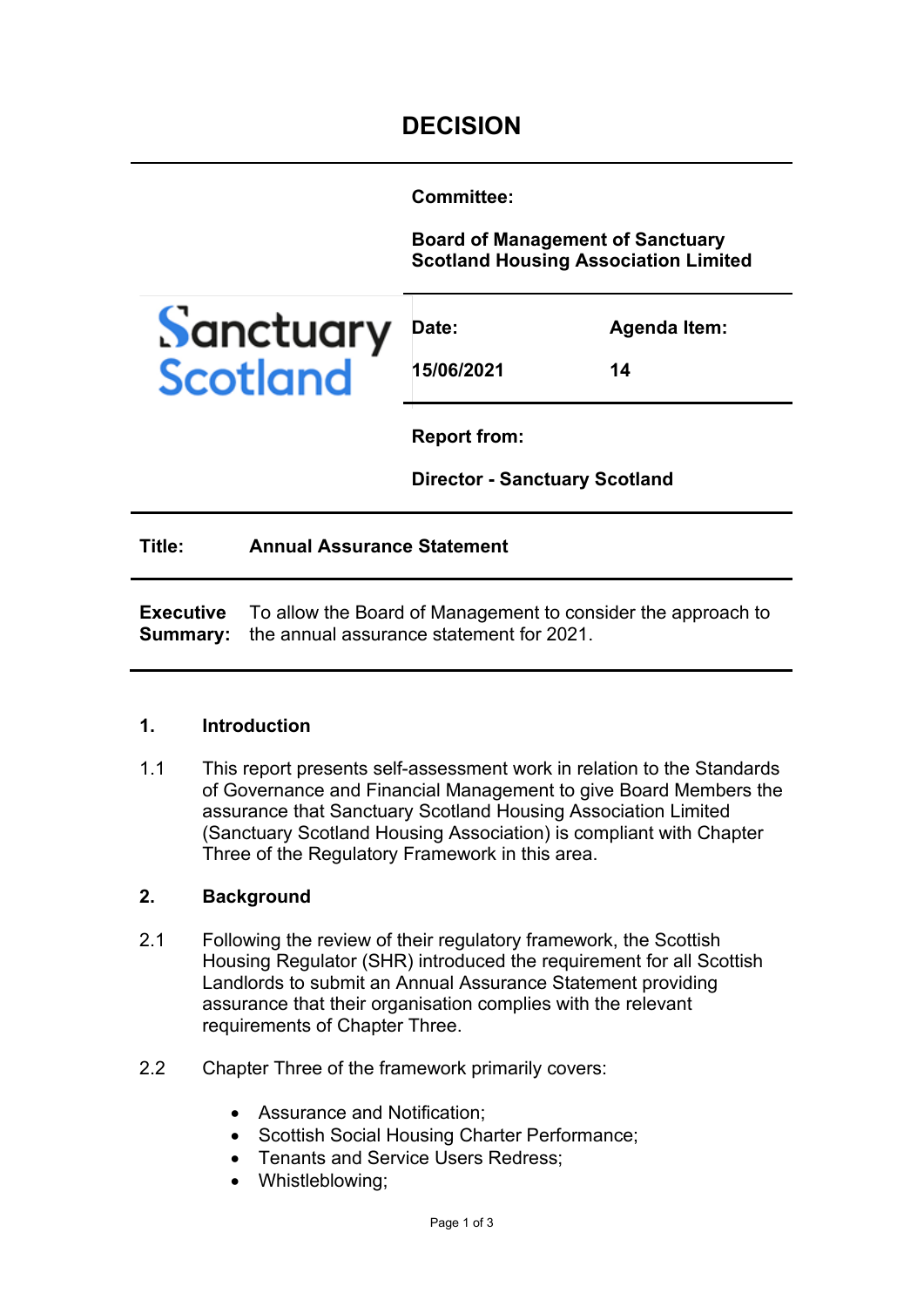- Equality and Human Rights;
- Compliance with and information submission in accordance with key guidance - notifiable events, group structures, consulting tenants where tenant consent is required, financial viability of registered social landlords, determination of accounting requirements, preparation of financial statements;
- The standards of Governance and Financial Management; and
- Constitutional requirements.

### **3. Assessment of the standards of Governance and Financial Management**

- 3.1 An assessment exercise was carried out on the topic above. This was discussed by the senior management team at their monthly meeting on 12 May 2021. The central Governance team has also contributed to this.
- 3.2 Given the level of evidence available against each of the headings it is recommended that the Board of Management consider Sanctuary Scotland Housing Association to be compliant, with no items of materiality requiring to be highlighted to the SHR.

# **4. Appraisal**

- 4.1 Risk management
- 4.1.1 RM 4 Governance; Sanctuary Scotland Housing Association must comply with the Regulatory Framework and the assessment process mitigates the risk of meeting requirements in respect of the Annual Assurance Statement.
- 4.1.2 RM 8 Legislative / Regulatory/political; Signing and submission of the Annual Assurance Statement following completion of a comprehensive self-assessment process mitigates the risk of non-compliance with SHR framework requirements.
- 4.2 Value for Money
- 4.2.1 The self-assessment exercise will evidence compliance with SHR regulation framework in relation to financial viability.
- 4.3 Corporate Strategy
- 4.3.1 Ensuring compliance with legislative and regulatory requirements supports the effective delivery of all four strategic priorities - Engage, Invest, Advance and Grow.